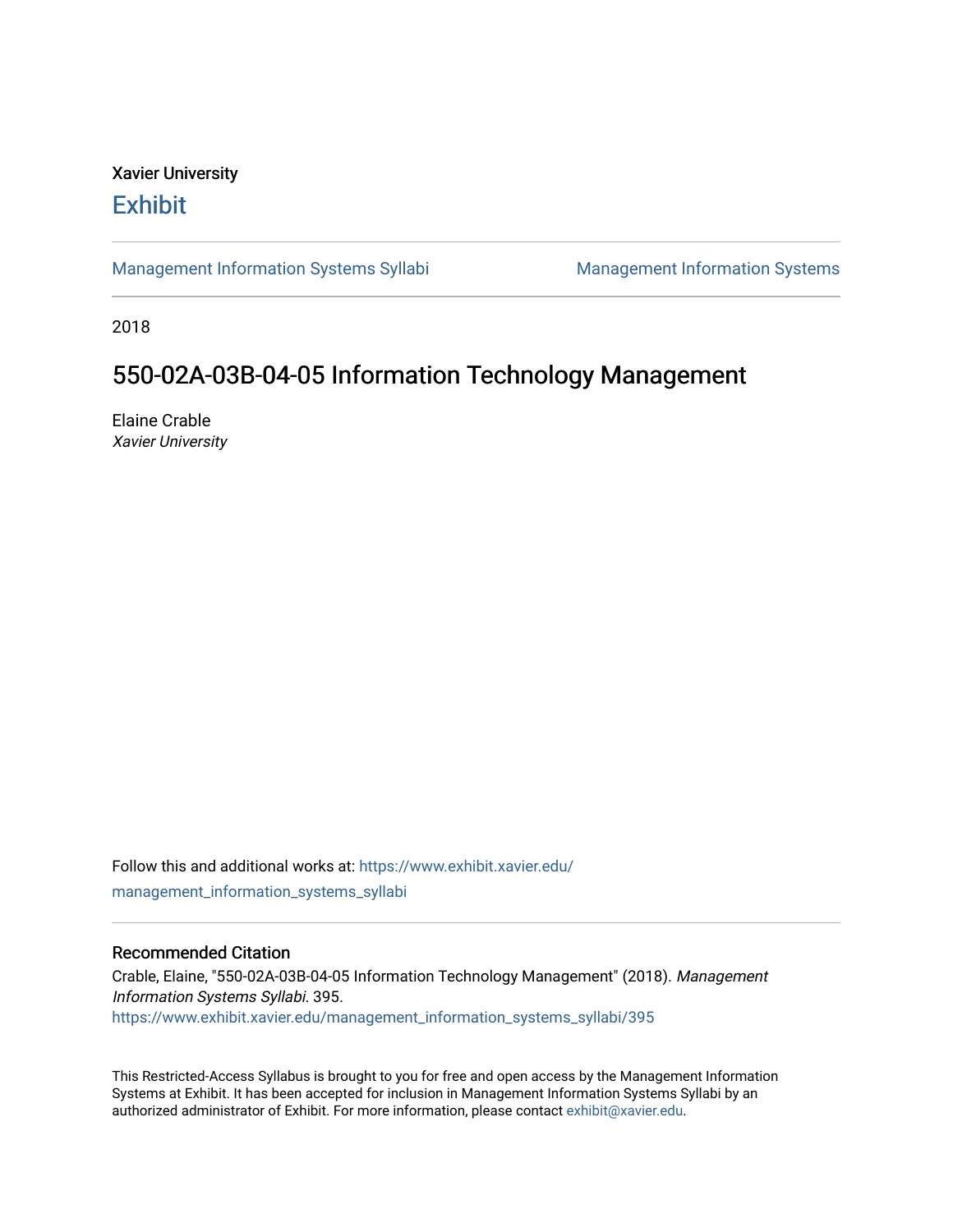#### **Information Technology Management INFO 550-SP2018**

Instructor: Dr. Elaine Crable, Professor MIS Office: 205 Smith Hall Office Hours: By appointment or by virtual meetings Contact Info: crable@xavier.edu (513) 745-2029

#### **Course Description**

The Course is an examination of systems and technology involved in the production of goods and the delivery of services. The predominant focus is on the manager's use of information and technology to influence the design, operation and control of systems in order to enhance competitive advantage and productivity. Topics you will cover include analysis of current information systems, identification and assessment of an organization's strategic use of information systems (IS) and trends of information technology (IT) development. This course explores business processes and systems; it is highly integrative and will draw heavily from other functional areas in business. Current IT issues will also be explored in order for you to become aware of the intricate involvement of IT in business and personal operations.

#### **Technology Principles to Live By:**

- · Principle 1 Just because you have more IT, doesn't mean you have better information.
- · Principle 2 InfoTech's value is determined in the way you use and manage it.
- · Principle 3 If InfoTech is the solution, what is the problem?
- · Principle 4 If you identify a problem, then who will be your problem solver?

#### **Course Deliverables at a Glance:**

- 1. Current IT asynchronous presentation
- 2. Discussion Forum activity during term
- 3. Case Analyses
- 4. Two Reflections during course
- 5. Excel Exercises
- 6. Exam

#### **Deliverables in Detail:**

- **1.Current Information Technology Issues** /Sharing in an asynchronous setting: In order to become more informed about information technology in business, you are to locate one current information technology issue dealing with the strategic use of technology and/or information systems. Topics can be about data mining and big data, e-Business, outsourcing, strategy, security, social media, future issues, etc. You are to do a 10-12 minute presentation of your current IT issue using the guidelines posted in Canvas. You will convert a narrated PowerPoint presentation to a YouTube link. Feedback from past students has indicated that is a very valuable assignment in this course. The current issues are interesting plus this asynchronous preparation of your presentation will help prepare you for future virtual business settings. A sign-up sheet is available in the Introductory Module *of Canvas/First Assignments.* There will be a list of suggested topics but if you have an idea not on the list contact me for approval. Once a topic is taken it cannot be claimed by someone else, so sign up early.
- *2.* **Discussion Questions (asynchronous participation):** An important element of participation in this course is the class discussion forums in Canvas. These will be required discussions around the assigned cases and readings for each weekly topic. Discussions will be prompted by questions/statements inviting you to approach the cases and readings from a specific perspective. You may want to compare the situation in the case to your own industry or work environment plus when appropriate add links to sites to help better understand the case and the issues in the case (if you add links you **must** provide a brief summary of the site so we understand how it supports your posting. Posting a link without a brief explanation of the link will not earn you any extra points.) For a full 20 point score, you must include references to our module readings as well as the case.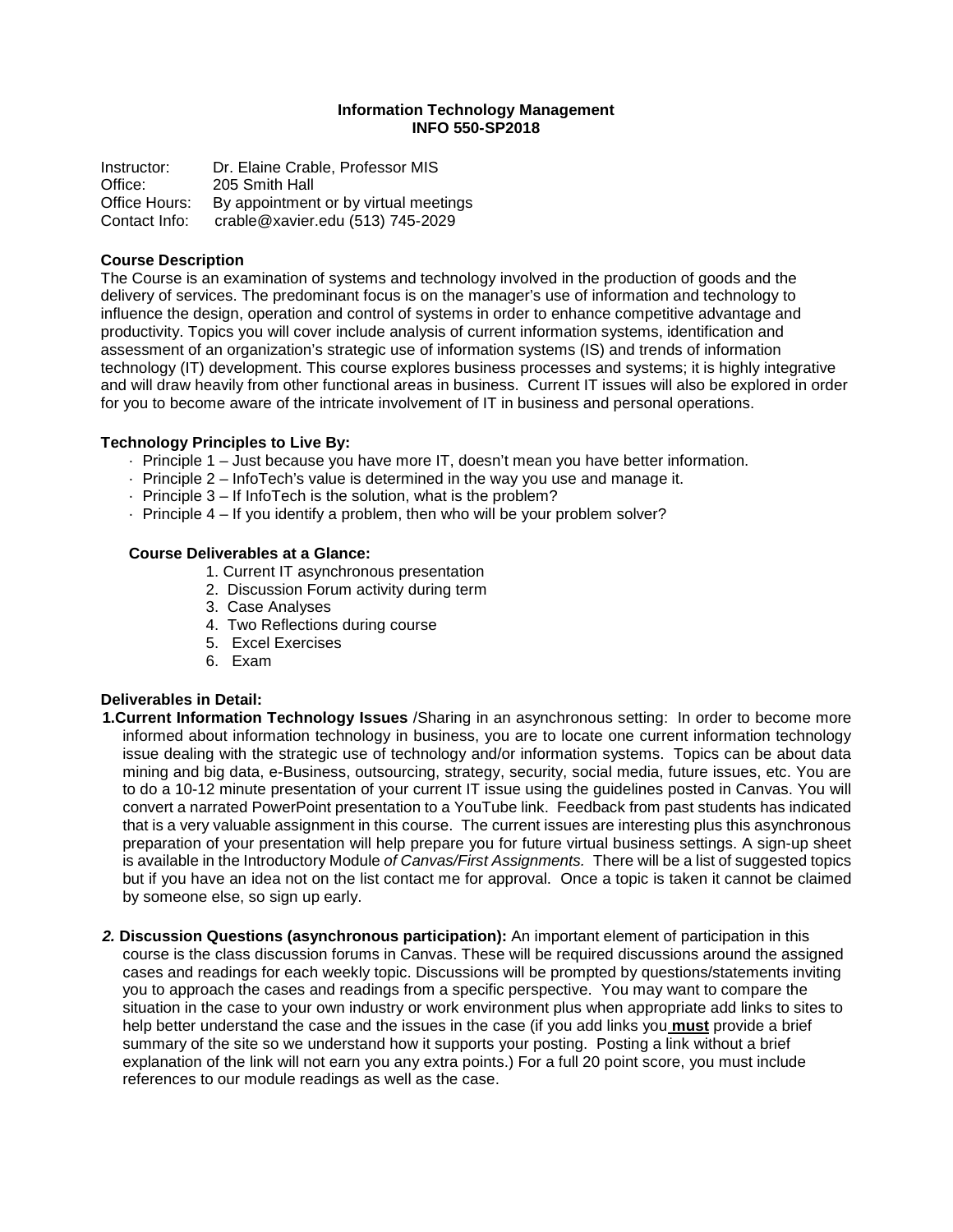The initial discussion forum questions serve as advance organizers to encourage critical thinking and informed participation. These are just to help you get started on your discussion. Each student posts his or her own initial thread by Sunday night. In addition to your original post, you should reply to **at least two** of your colleagues (two brief responses = an average score.) The purpose of this part of the assignment is to raise pertinent issues, expand the discussion, and to stimulate critical thinking regarding your colleagues' issues. You will want to **respectfully** challenge your colleagues' assumptions and predictions. You should visit the Discussion board every few days to keep up with the Discussions**.** You must NOT post everything at once but rather post a few times across the entire week to promote discussions similar to one that would occur in a F2F classroom. See the deliverable list to keep yourself organized. Create a schedule that works for you in order to keep up with assignments. The Discussion Board takes the place of F2F in class discussions and is vital for a successful academic experience. This is a collaborative experience. A grading rubric is provided in the Information Module for the Discussion board activity and you will also see examples of exemplary postings in the Information module of Canvas. (**Note: Work in the Discussion Board can 'make or break' an "A" grade in the course…so BE ATTENTIVE. A "10" point score on a Discussion Forum activity means that it was Excellent and involved much thought, reference to the readings, and research of a discussion point.)**

- **3. Case Summary/Analysis**: One page (Executive Summary Format) case analyses will be submitted during the term. You will find the grading analysis guide located in Canvas. For each case assignment, you should assume you were hired by the organization as a consultant. You are expected to make use of your knowledge of IS management, provide objective opinions on the organization's challenges, and provide realistic options for actions in the organization. In **one page only**, briefly identify the Key issues; Statement of the Problem; a clear SWOT analysis; Specific Recommendations; Brief discussion of some ethical issue related to the case or topic; and one Current Update for the case with news and recent facts (include the links) relating to the case (with a fictitious case provide current info on the topic itself.) You will find examples and a grading rubric along with the required format guide in the Information Module of Canvas.
- **4. Reflection Activity**: Two detailed Reflection blogs will be submitted during the term for the purpose of discussing past weeks' topics and experiences. You are to submit approximately two to three singlespaced pages about what you think were some key points, reactions to topics, and how these could relate to you or your work environment. (See the **Deliverable list** for the exact due dates and see the Rubric Grading and examples in the Introductory Module of Canvas. It's helpful to post a weekly reflection to a Word Document and then just copy and paste it when it is due.) Reflections should include, but not be limited to:
	- How will the information from the past week influence/benefit you in your work experience?
	- What's your greatest "take away" from the past few weeks?
	- What readings/activities were most/least beneficial? Why? Or why not? Did you find other information that related to the week.
	- What might be some challenges that I see from what I recently learned?
	- How is the online experience working for you? How could it be improved?

**5. Excel Exercise**: This Harvard Business Excel Modeling tool for Excel 2013 will teach you how to use Excel as both a reporting tool and modeling tool for solving business problems. You will start with an indepth tour of Excel and learn tips for mastering the functions. We will cover Excel formulas and function basics but you can work further on your own and learn more about how to use Excel as a data modeling tool, use Excel Solver and Three Dimensional Formulas plus learn about Monte Carlo Simulation. You will have access to the tool until mid-February. (This term Harvard is providing this \$55 tool free to our Xavier MBA students) (Note for those who want 2016 Office:

(**[Click here:](https://canvas.xavier.edu/courses/22885/files/1614848/download?wrap=1)** Free download Microsoft Office 2016 (as an XU Student you can download Office free of charge.)

**6. Exam**: Final Activity is an essay exam. More details will follow and examples will be available in the Introductory Module of Canvas.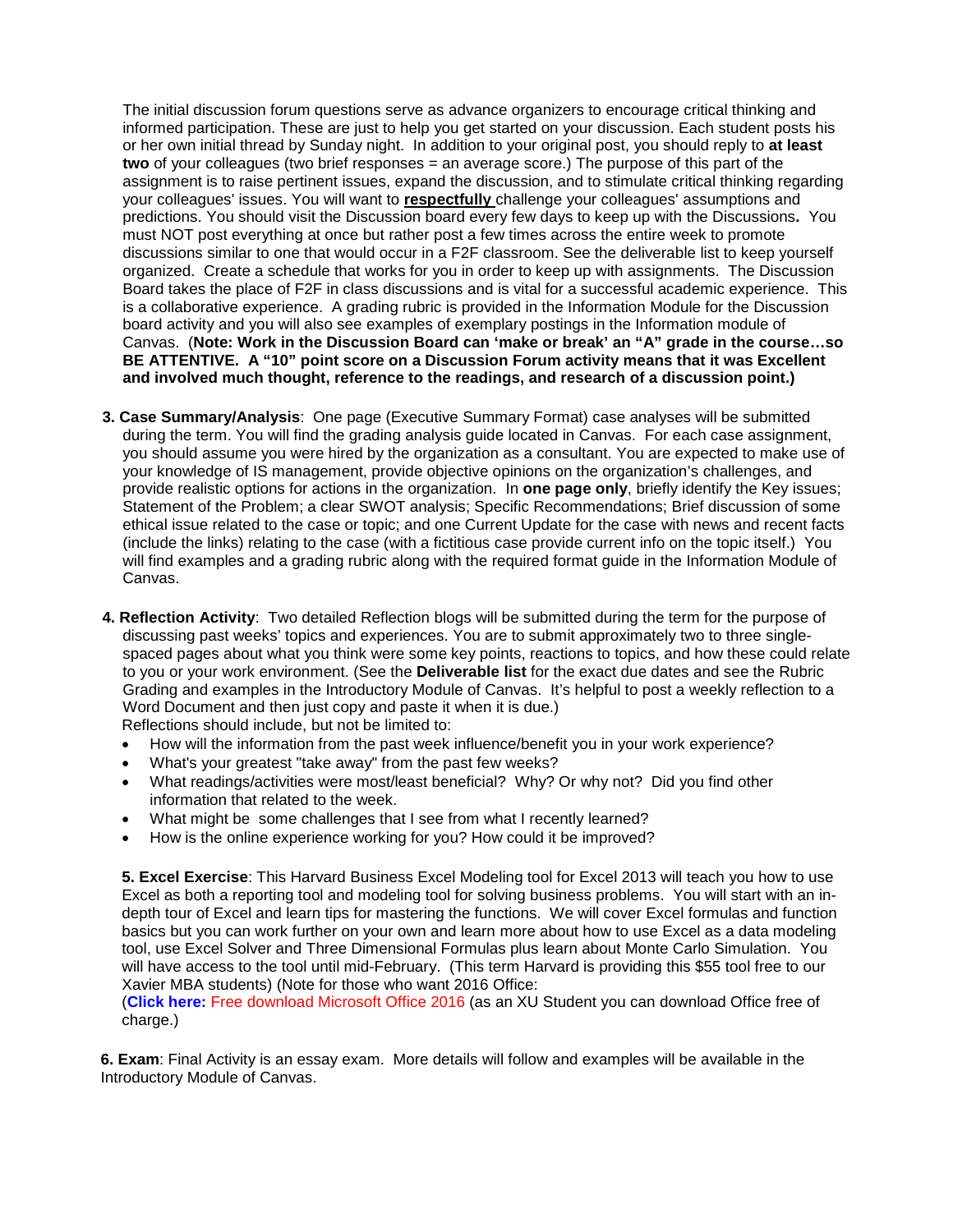**Grading:**

**Point totals will be distributed as follows---DO NOT use Canvas calculations since Canvas does not have the weights associated with our activities. Canvas is just to be used as a reporting tool. Use an Excel sheet to actually calculate your grade with the following weights.**

| Individual Current Event Presentation | 12%        |
|---------------------------------------|------------|
| One-page Case Analyses                | <b>20%</b> |
| Discussion Forum Participation        | 35%        |
| <b>Two Reflection Private Posts</b>   | 6%         |
| Excel Exercise                        | 13%        |
| Exam                                  | 14%        |

| $\overline{A}$ | 96 to 100 | $C+$ | 77 to 80 |
|----------------|-----------|------|----------|
| А-             | 91 to 95  | C.   | 73 to 76 |
| B+             | 87 to 90  | C-   | 70 to 72 |
| B              | 84 to 86  | D    | below 70 |
| B-             | 81 to 83  |      |          |

#### **Academic Integrity:**

Cheating (using or attempting to use unauthorized materials in an academic exercise), fabrication (falsifying or inventing information), facilitating academic dishonesty (helping or attempting to help another commit an act of academic dishonesty), and plagiarism (representing the words or ideas of another as your own and not citing the source) will result in a grade of F for the course. If you have any doubt about whether you're plagiarizing, ASK**. Students have been dismissed from Xavier for plagiarism. Be sure to cite all sources used in any work you turn in for credit.**

## **Special Needs:**

Qualified students with disabilities who will require disability accommodations in this class are encouraged to make their requests to me by sharing their Accommodation Letters as soon as possible. Disability related information is confidential. If you have not previously contacted Disability Services, I encourage you to do so by phone at 513-745-3280, in person on the Fifth Floor of the Conaton Learning Commons, Room 514, or via e-mail to Cassandra Jones at jonesc20@xavier.edu, to coordinate reasonable accommodations as soon as possible as accommodations are not retroactive.

#### **Williams College of Business Mission**

*"We educate students of business, enabling them to improve organizations and society, consistent with the Jesuit tradition"*

How this course relates to this mission: Technology has had a major impact on nearly every organization and on society at large. The course will critically examine these impacts via case analyses, readings on current topics, and in-depth discussions about the technology and its use in business. Ethical issues will be examined in all situations and a reflection on the topics along with future implications will be part of the course.

#### **WCB Learning Goals and Objectives of the course:**

· **Strategic Thinking and Leadership**: MBA students will formulate business strategies utilizing their understanding of the key functional areas of business and in particular know how technology can support this.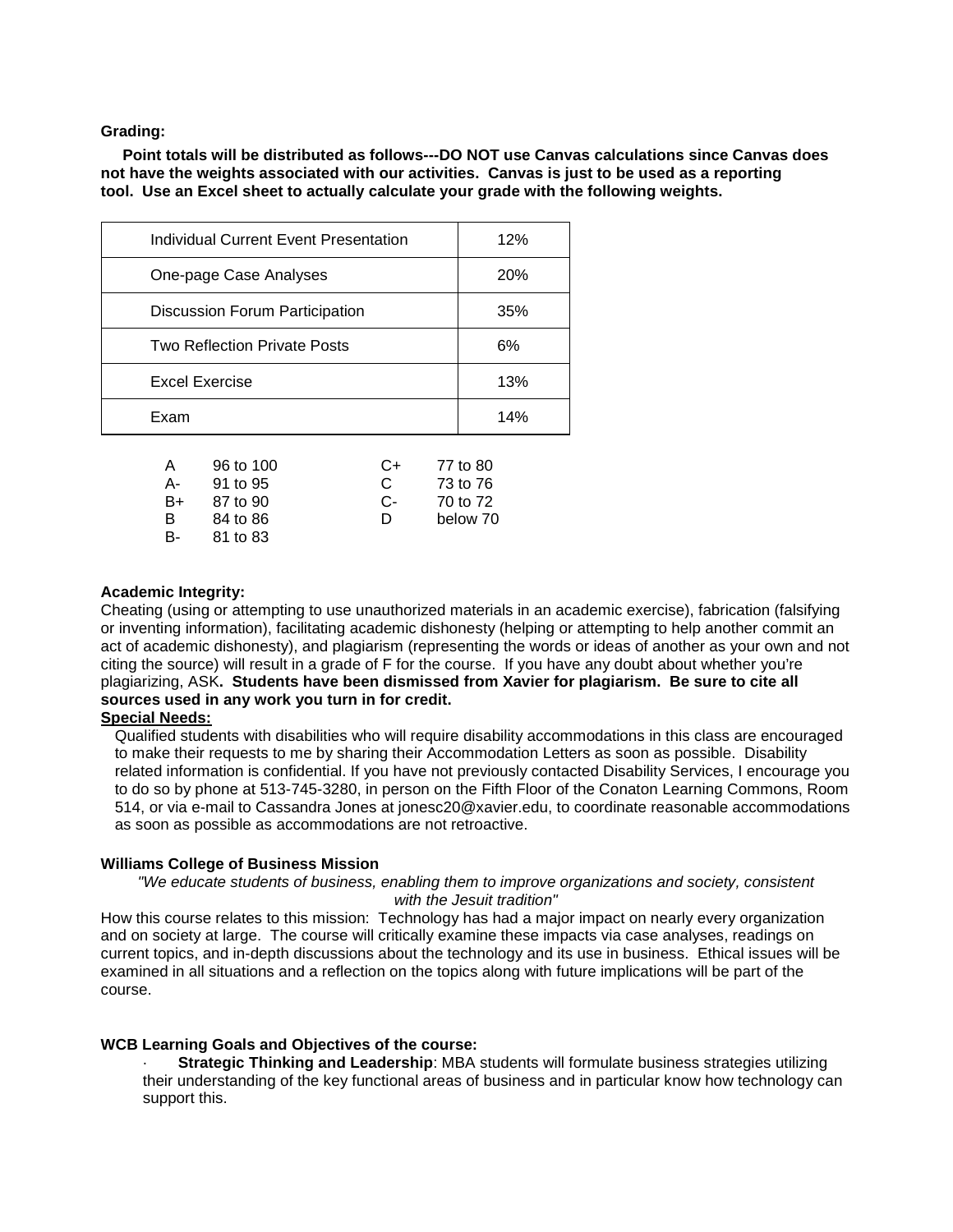· **Ethics and Social Responsibility**: MBAs are able to foster an ethical climate in their roles and responsibilities in business and society as well as understand social responsibility as it relates to technology in business.

· **Critical Thinking:** MBAs are able to clarify problems, generate and evaluate alternatives using appropriate analytical and quantitative techniques, and draw conclusions

**Effective Written and Oral Communication:** MBAs are proficient in written and oral communication and in particular **virtual** communication.

· **Global Perspective and Cultural Diversity:** MBAs will be able to work across cultural boundaries, whether these are geographical or societal, in that they possess a recognition and appreciation of the global environment of business and an understanding and appreciation of diversity.

## **INFO550 Course goals:**

#### **Conceptual**

- **1. Understand the importance of information systems within organizations.**
	- a. You will gain an understanding of the nature of business processes and their function in organizations, and will gain an appreciation of how crucial well-designed and implemented information systems are to operations in modern organizations.
	- b. You will gain an understanding of the strategic value of information systems in the acquisition and retention of competitive advantage.

## 2. **Conceptualize information systems as socio-technical systems.**

- a. You will learn that information systems are a combination of people, technology, and business processes and that effective management is required for each of these components.
- b. You will understand the managerial implications of current technologies as they are used in modern information systems. You will learn the nature and function of key technologies at a level sufficient to interact with technical specialists and facilitate managerial decision making.
- c. You will understand how IT is used as infrastructure for information systems. They will understand managerial issues relevant to acquiring and modifying IT infrastructure.
- d. You will understand the role "soft issues" (e.g., system adoption, human-computer interaction, change management, organizational politics and culture) play in the success or failure of information systems.
- 3. **Understand how business processes are made more efficient and effective through the use of information technology.**
	- a. You will understand how business process are arranged and managed as workflows and how data and knowledge are transferred between business processes.
	- b. You will understand how information systems are applied in the functional areas of business. You will understand the nature of the "silo problem" and how enterprise systems address this problem.
	- c. You will understand decision-making as a business process and how IT is applied to inform managerial decision making.
- **4. Understand how technological and socio-technical trends impact business strategy and competitive advantage.**
	- a. You will understand the ways in which IT can be applied to further organizational strategy and competitive advantage.
	- b. You will understand how networking and the Internet have influenced the competitive environment.
	- c. You will understand how current technological and social trends are influencing the current competitive environment.
- **5. Understand significant current issues in the acquisition and management of information systems.**
	- a. You will understand how the life cycle of information systems is managed in organizations. You will understand the opportunities and challenges inherent in various management approaches to system development.
	- b. You will understand how current technological trends affect the management of infrastructure.